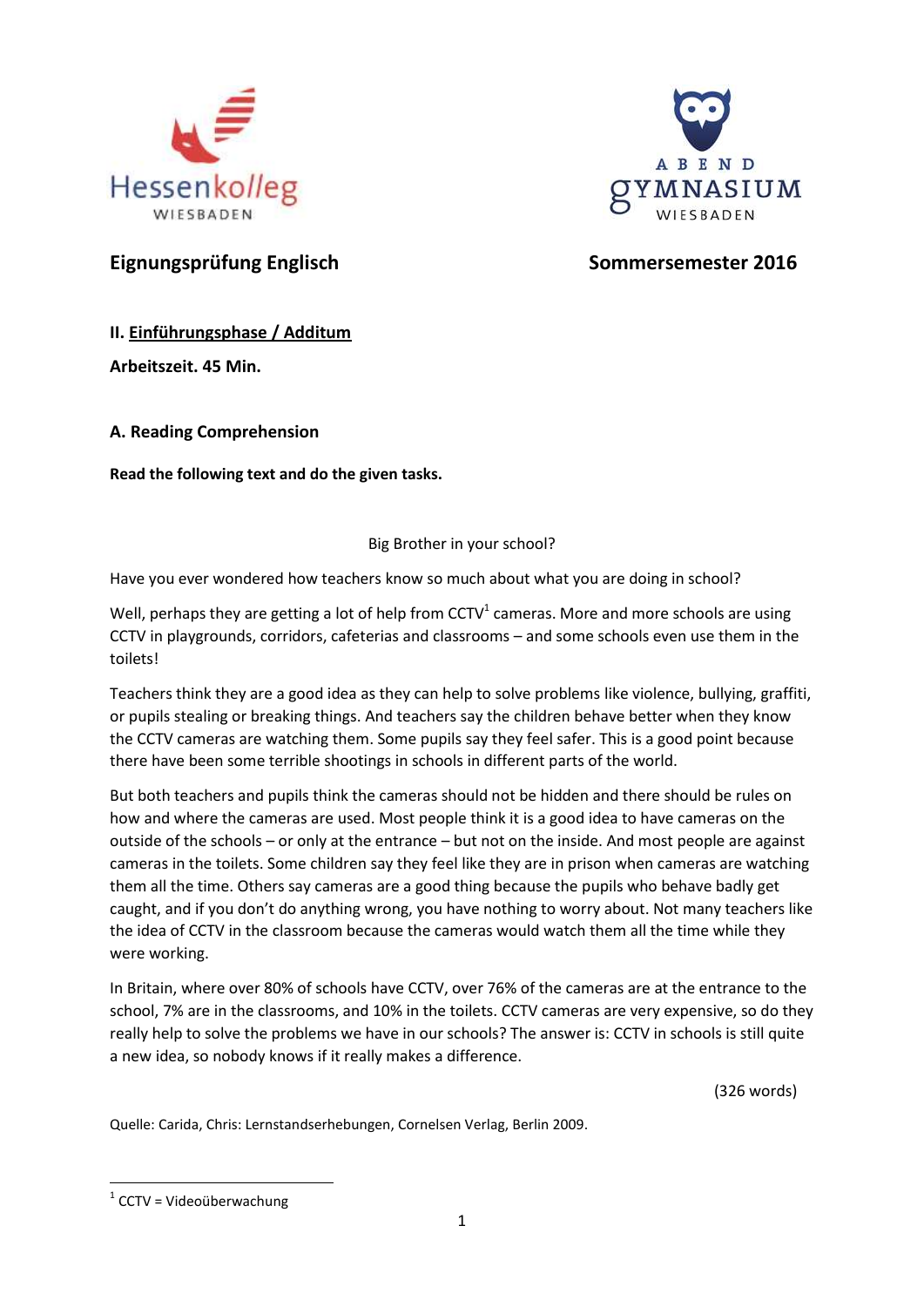#### **1. What is the text about? Tick (√) the correct statements only.**

1. The text tells us that most pupils and teachers are not against CCTV cameras…

- O in the toilets.
- O in the classroom.
- O outside the school.
- O in the playground.
- 2. Some children think CCTV in schools is a good idea because…
- O they can't miss lessons.
- O they feel safer.
- O they behave better.
- O bullies will go to prison.
- 3. Some children think CCTV in schools is a bad idea because…
- O they worry about it.
- O the teachers don't like it.
- O the toilets are locked.
- O they feel like they are in prison.
- 4. Some teachers think CCTV in classrooms is a bad idea because…
- O they don't want to be watched while they are working
- O the cameras are not hidden.
- O the pupils will want to miss lessons.
- O the pupils don't want to work.
- 5. Does CCTV in schools help to solve the problems?
- O Yes.
- O No.
- O Nobody knows.
- O Only in Britain.

**\_\_\_\_\_ / 5**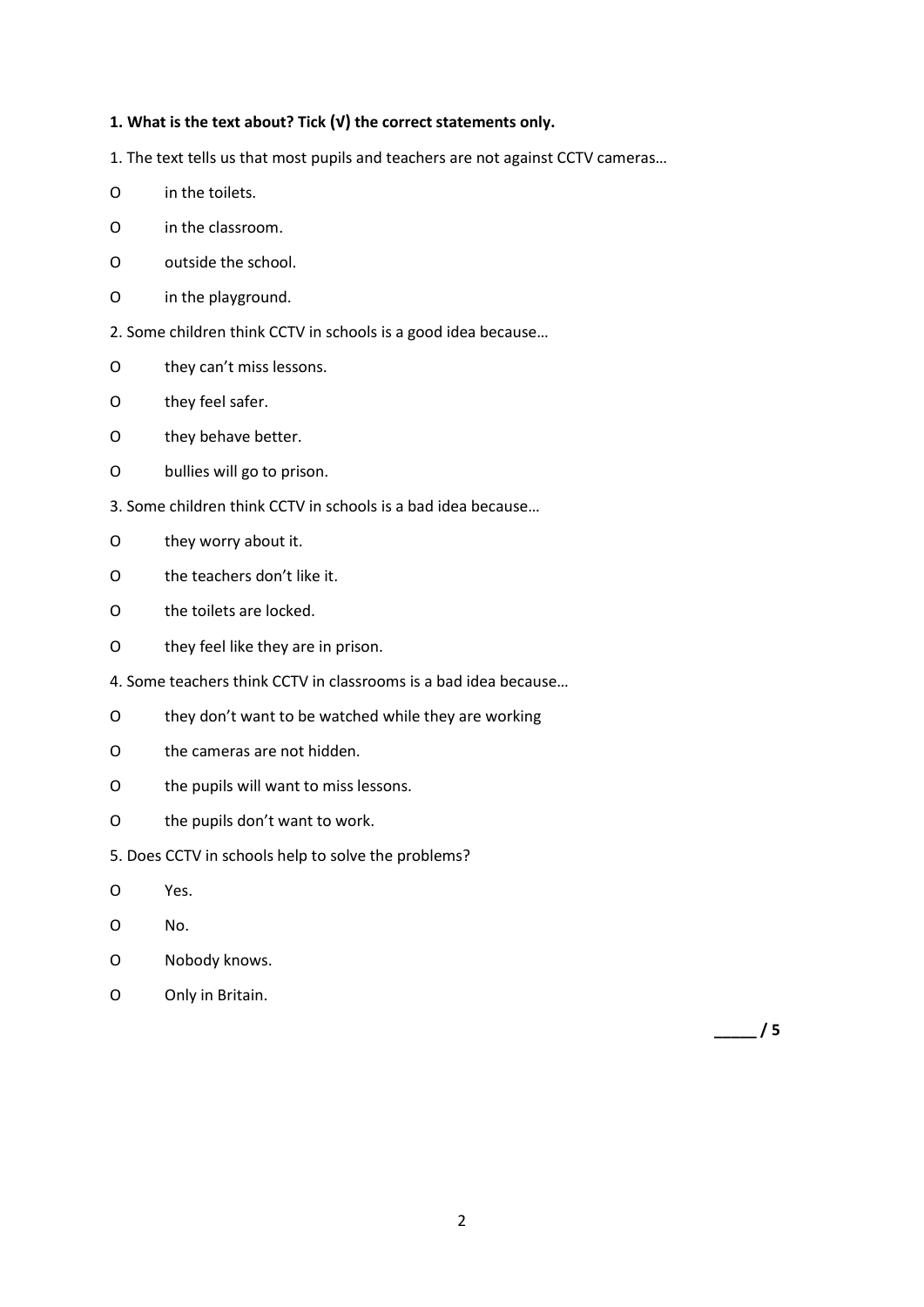#### **2. Answer the following questions in your own words. Write complete sentences.**

\_\_\_\_\_\_\_\_\_\_\_\_\_\_\_\_\_\_\_\_\_\_\_\_\_\_\_\_\_\_\_\_\_\_\_\_\_\_\_\_\_\_\_\_\_\_\_\_\_\_\_\_\_\_\_\_\_\_\_\_\_\_\_\_\_\_\_\_\_\_\_\_\_\_\_\_\_\_\_\_\_\_ \_\_\_\_\_\_\_\_\_\_\_\_\_\_\_\_\_\_\_\_\_\_\_\_\_\_\_\_\_\_\_\_\_\_\_\_\_\_\_\_\_\_\_\_\_\_\_\_\_\_\_\_\_\_\_\_\_\_\_\_\_\_\_\_\_\_\_\_\_\_\_\_\_\_\_\_\_\_\_\_\_\_ \_\_\_\_\_\_\_\_\_\_\_\_\_\_\_\_\_\_\_\_\_\_\_\_\_\_\_\_\_\_\_\_\_\_\_\_\_\_\_\_\_\_\_\_\_\_\_\_\_\_\_\_\_\_\_\_\_\_\_\_\_\_\_\_\_\_\_\_\_\_\_\_\_\_\_\_\_\_\_\_\_\_

\_\_\_\_\_\_\_\_\_\_\_\_\_\_\_\_\_\_\_\_\_\_\_\_\_\_\_\_\_\_\_\_\_\_\_\_\_\_\_\_\_\_\_\_\_\_\_\_\_\_\_\_\_\_\_\_\_\_\_\_\_\_\_\_\_\_\_\_\_\_\_\_\_\_\_\_\_\_\_\_\_\_ \_\_\_\_\_\_\_\_\_\_\_\_\_\_\_\_\_\_\_\_\_\_\_\_\_\_\_\_\_\_\_\_\_\_\_\_\_\_\_\_\_\_\_\_\_\_\_\_\_\_\_\_\_\_\_\_\_\_\_\_\_\_\_\_\_\_\_\_\_\_\_\_\_\_\_\_\_\_\_\_\_\_ \_\_\_\_\_\_\_\_\_\_\_\_\_\_\_\_\_\_\_\_\_\_\_\_\_\_\_\_\_\_\_\_\_\_\_\_\_\_\_\_\_\_\_\_\_\_\_\_\_\_\_\_\_\_\_\_\_\_\_\_\_\_\_\_\_\_\_\_\_\_\_\_\_\_\_\_\_\_\_\_\_\_

\_\_\_\_\_\_\_\_\_\_\_\_\_\_\_\_\_\_\_\_\_\_\_\_\_\_\_\_\_\_\_\_\_\_\_\_\_\_\_\_\_\_\_\_\_\_\_\_\_\_\_\_\_\_\_\_\_\_\_\_\_\_\_\_\_\_\_\_\_\_\_\_\_\_\_\_\_\_\_\_\_\_ \_\_\_\_\_\_\_\_\_\_\_\_\_\_\_\_\_\_\_\_\_\_\_\_\_\_\_\_\_\_\_\_\_\_\_\_\_\_\_\_\_\_\_\_\_\_\_\_\_\_\_\_\_\_\_\_\_\_\_\_\_\_\_\_\_\_\_\_\_\_\_\_\_\_\_\_\_\_\_\_\_\_ \_\_\_\_\_\_\_\_\_\_\_\_\_\_\_\_\_\_\_\_\_\_\_\_\_\_\_\_\_\_\_\_\_\_\_\_\_\_\_\_\_\_\_\_\_\_\_\_\_\_\_\_\_\_\_\_\_\_\_\_\_\_\_\_\_\_\_\_\_\_\_\_\_\_\_\_\_\_\_\_\_\_

**\_\_\_\_\_ / 6**

a. Where are most of the cameras in schools with CCTV?

b. Why do some children feel safer with CCTV?

c. What do both teachers and pupils agree on when it comes to CCTV?

#### **B. Text Production**

**Choose one of the following tasks and write about 120 words.**

#### **1. CCTV cameras at school**

Your friend Amy from England has written you an e-mail about CCTV cameras in her school. Read her e-mail and write a reply, giving your opinion.

#### **These aspects may help you:**

- advantages/disadvantages of CCTV
- dangers
- Can CCTV cameras really stop violence, bullying, etc.?
- Would you like to have CCTV cameras at your school? Why (not)?

**or**

#### **2. The future**

In an internet chatroom, people are writing about what life will be like in about thirty years. You want to post a comment.

#### **You can think of the following points:**

- life will be better / worse / more difficult / easier / …
- technologies / medicine / jobs / ...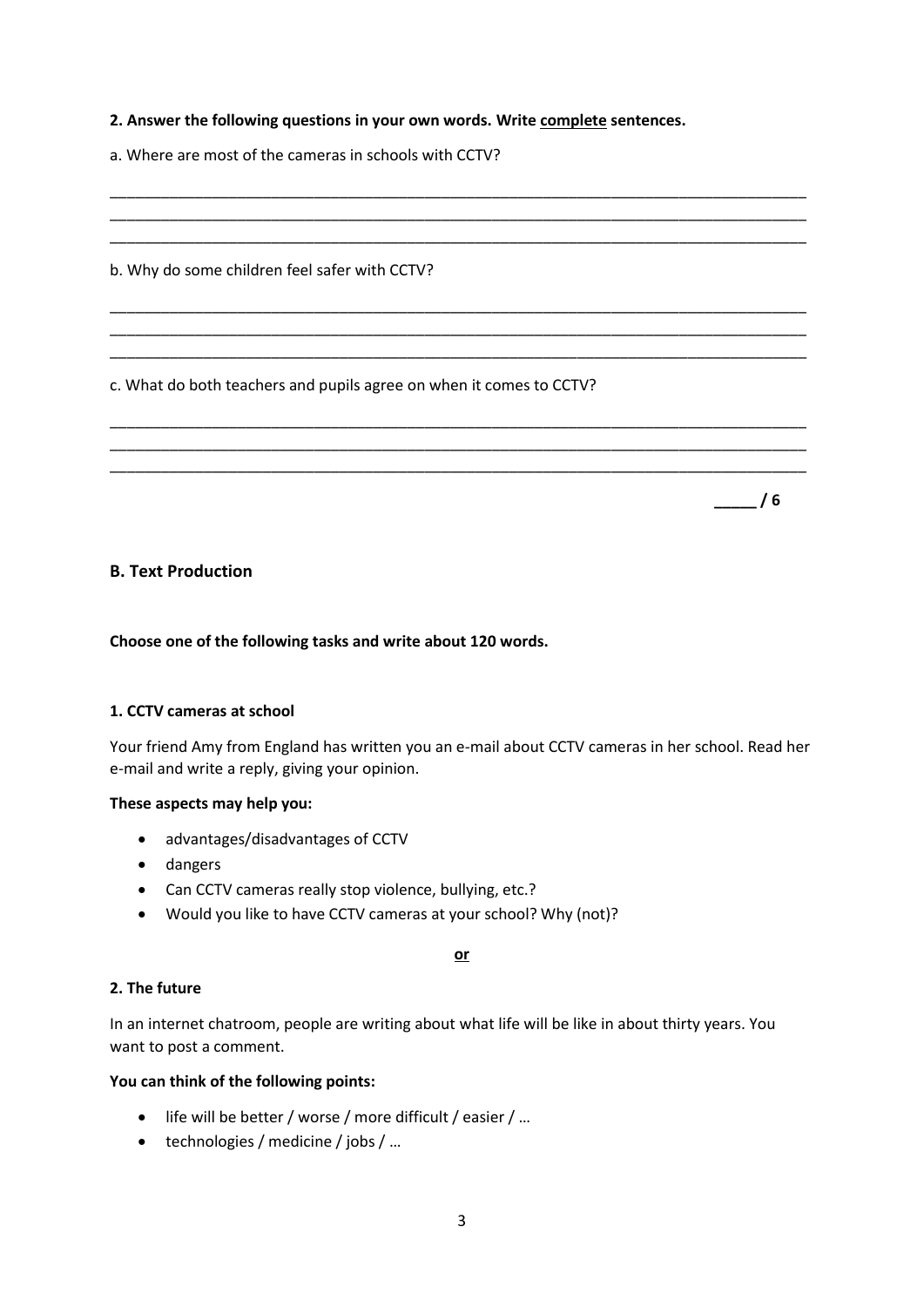- environment<sup>2</sup> / global problems / wars / ...
- computers / Internet / virtual life / …

**content: \_\_\_\_\_\_\_ / 8 language: \_\_\_\_\_\_\_ / 6 expression: \_\_\_\_\_\_\_ / 6 total: \_\_\_\_\_\_\_ 20**

### **C. Grammar**

#### **1. Fill in the missing prepositions (for example** *in, at, on, between, etc.***).**

| Jack is standing his room. He needs his watch, but he can't find it anywhere because his                      |  |  |    |
|---------------------------------------------------------------------------------------------------------------|--|--|----|
| room is a mess. Just look _________________it! His things are lying _____________ everywhere. There is an old |  |  |    |
| cup of tea standing _____________ his table. _____________ his table and the wardrobe is a wastepaper         |  |  |    |
| basket full of paper. There is a lot of paper ____________the floor. __________the wall there is a            |  |  |    |
| bookshelf with a few books and a rotten apple ____________ top of it. But where is Jack's watch? Well,        |  |  |    |
| Jack hasn't even started looking it because he is staring the window.                                         |  |  |    |
|                                                                                                               |  |  | 10 |

### **2. Add much or many and write the plural form (example:** *mouse – many mice***).**

|       | much / many + plural form |  |
|-------|---------------------------|--|
| man   |                           |  |
| milk  |                           |  |
| foot  |                           |  |
| child |                           |  |
| water |                           |  |
|       | 10                        |  |

#### **3. If-clauses. Put the verb into the correct form.**

- a. If you \_\_\_\_\_\_\_\_\_\_\_\_\_\_\_\_\_\_\_\_ (to kick) me, I will scream!
- b. If I \_\_\_\_\_\_\_\_\_\_\_\_\_\_\_\_\_\_\_\_\_\_\_\_\_\_(learn) more, I will pass the test.

 2 environment: Umwelt